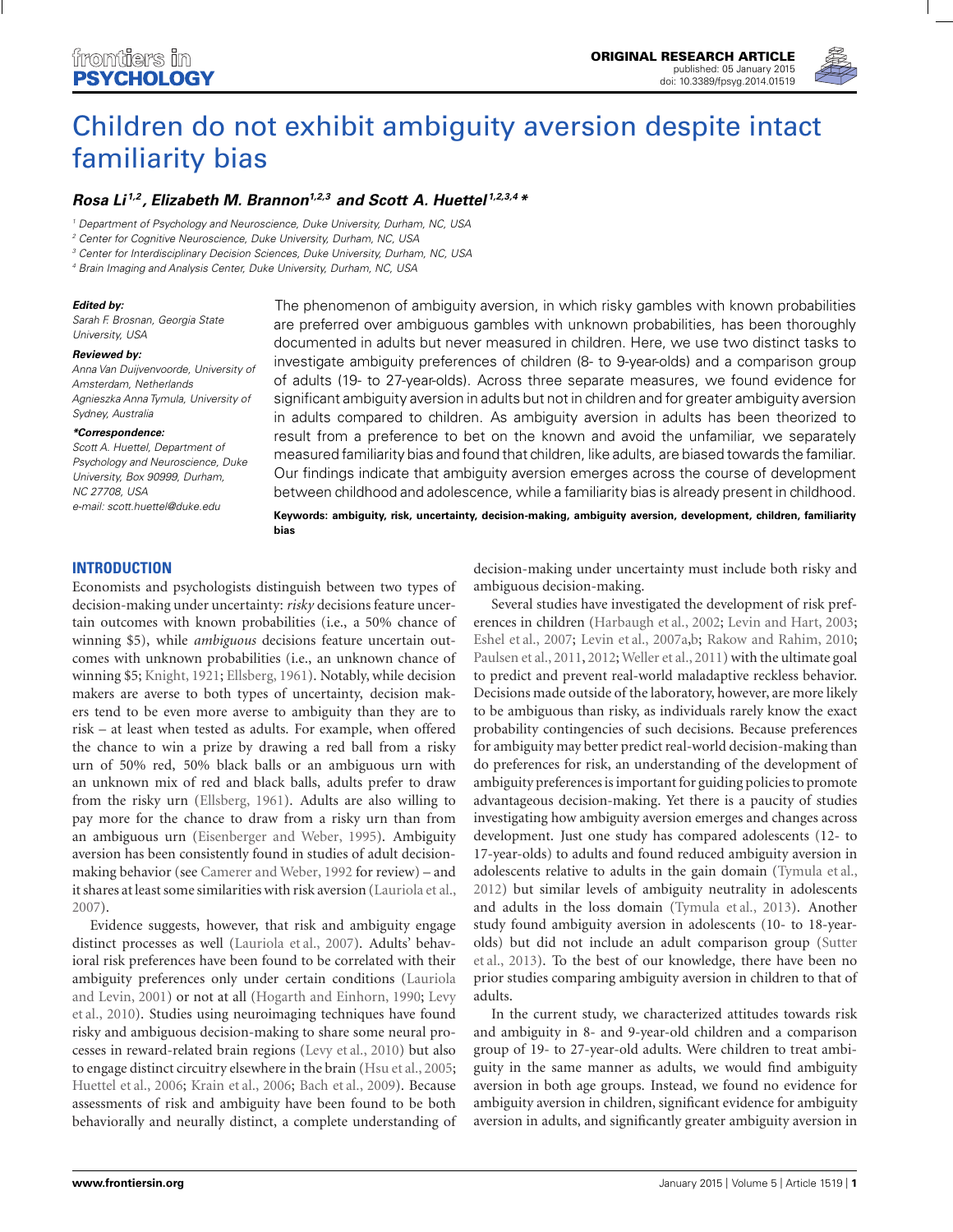<span id="page-1-0"></span>adults than in children. Because different methods for measuring preferences can elicit inconsistent valuations of the same gamble [\(Lichtenstein and Slovic](#page-7-0), [1971](#page-7-0)), we used multiple tasks in order to minimize the chance that our conclusions were specific to a particular task. Our results were consistent across multiple tasks and independent measures, indicating that our findings were robust to different methods of preference measurement. We additionally evaluated whether differences in ambiguity aversion between children and adults might, instead, reflect a relative preference for familiar stimuli – as advanced as a potential explanation for ambigu[ity aversion in adults \(Heath and Tversky, 1991;](#page-6-0) Fox and Tversky, [1995;](#page-6-0) [Fox and Weber](#page-6-0), [2002](#page-6-0)). We measured children's preference for betting on items that provided an illusion of greater knowledge in a child-friendly familiarity bias task, and found that children (like adults) exhibited a significant familiarity bias. Our findings indicate that ambiguity aversion emerges over the course of development from childhood to adulthood but disconfirm the alternative explanation that this emergence results from a delayed familiarity bias.

# **MATERIALS AND METHODS**

# **PARTICIPANTS**

Forty-two children  $(21 \text{ female}; \text{ mean age } = 8.7 \text{ years};$ range  $= 8.1 - 9.9$  years) and 40 young adults (17 female; mean  $age = 22.4$  years; range  $= 19.2 - 27.8$  years) were recruited from the Raleigh-Durham-Chapel Hill area of North Carolina. We chose children of this age range because they are the youngest age that could comprehend all task instructions, are just beginning to receive formal educatio[n in fractions \(](#page-6-0)Common Core State Standards Initiative [CCSSI], [2014\)](#page-6-0), and are starting to make complex, accurate assessments of probability [\(Falk et al.](#page-6-0), [2012](#page-6-0)). Informed consent was collected from adult participants and parents of child participants, and written assent was collected from child participants under a protocol approved by the Institutional Review Board of Duke University. Children's parents were paid \$10 for their child's participation, plus \$10-15 for travel expenses. Child participants received toys of their choice. Adult participants were paid \$10, plus a cash bonus that was based on the outcome of a randomly selected Bar Choice trial, a randomly selected willingness to pay (WTP) trial, and their accuracy on the Familiarity Bias task (see below).

# **BAR STIMULI AND TRAINING**

Participants were informed that they would be playing games to win tokens, with the goal to win as many tokens as possible. Children were informed that the tokens could be used to purchase prizes (toys and stickers) at the end of the study, while adults were informed that the tokens would be exchanged for a cash bonus at the end of the study. In order to minimize differences in subjective reward valuation between participants or age groups [\(Geier and Luna](#page-6-0), [2012\)](#page-6-0), the exchange rates for the tokens were not revealed to participants until the end of the experimental session. Children's exchange rates were set on an individual basis so that all children could "purchase" one high quality toy or two medium quality toys. The exchange rate for adults was \$0.25 per token.



**FIGURE 1 | Stimuli and tasks.** Red and blue represent the chance of winning a small (two tokens) or large (12 tokens) reward. The color representing the large reward was counterbalanced across participants. **(A)** Example risky bars. A total of 11 different risky bars representing different probabilities were used. **(B)** All four ambiguous bars used. **(C)** Example Bar Choice trial featuring a risky bar versus an ambiguous bar. Participants indicated with a key press which of the two bars they

preferred. **(D)** Example of a Bar Choice "catch" trial. If red represented the bigger win, participants should select the risky bar. If blue represented the bigger win, participants should select the ambiguous bar. **(E)** Example willingness to pay (WTP) trial. Each bar was presented on the left of the screen with its endpoints labeled with their associated reward values. Participants used arrow keys to toggle the number on the right up or down until it reached their maximum WTP for the displayed bar.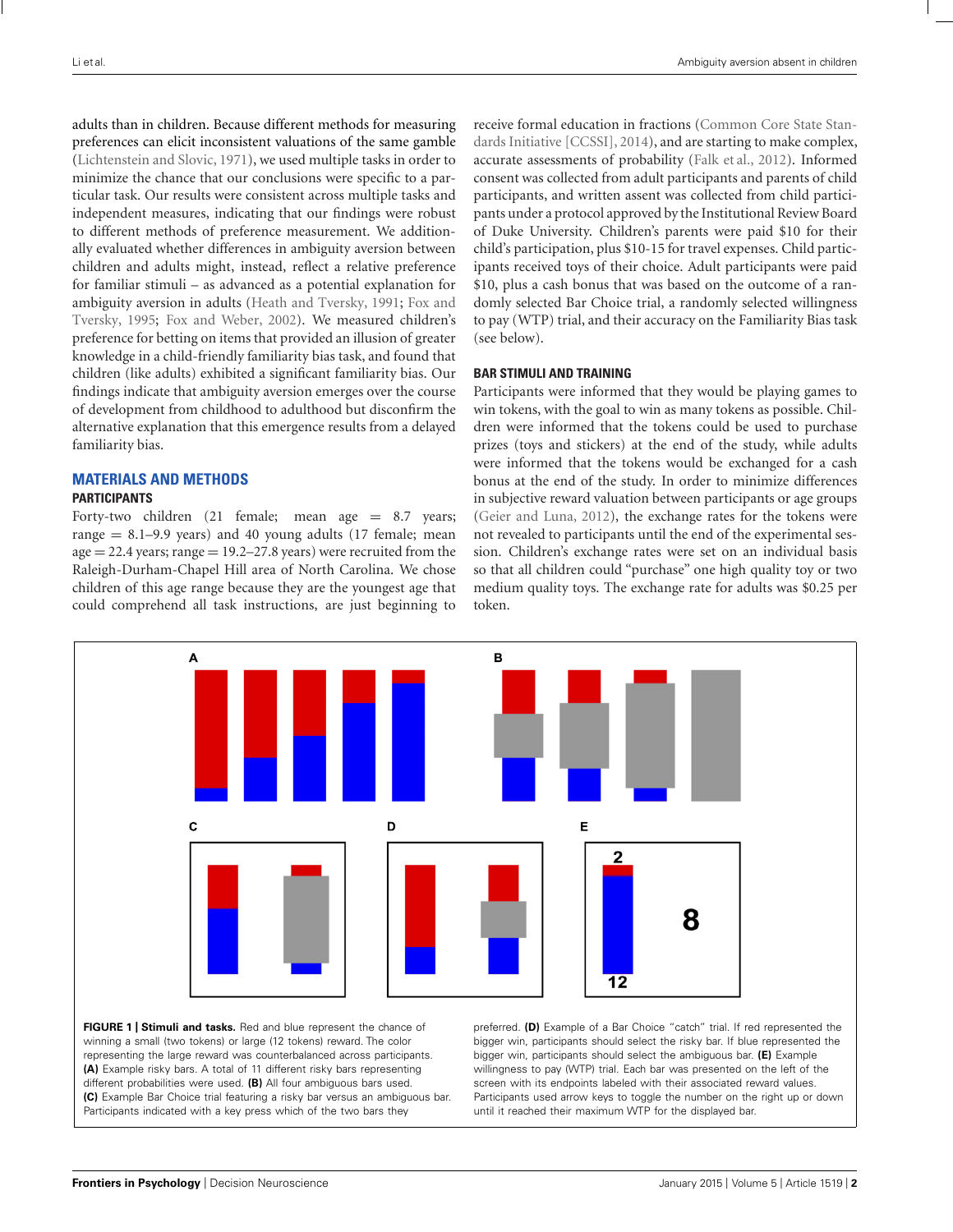Stimuli consisted of bars divided into red and blue portions [\(Hayden et al.](#page-6-0), [2010;](#page-6-0) [Levy et al.](#page-7-0), [2010](#page-7-0)), in which the colors represented the chance of winning a small (2 tokens) or large (12 tokens) reward. The color representing the large reward was counterbalanced across participants. The red portion of the bars always appeared above the blue portion. Eleven risky stimuli (**[Figure 1A](#page-1-0)**) representing 10, 25, 33, 40, 45, 50, 55, 60, 67, 75, and 90% chances of winning were used with all of the adults and 32 of the children (10 children used a subset of seven risky stimuli representing 10, 25, 33, 50, 67, 75, and 90% chances of winning; after initial testing in those 10 children revealed drastic preference shifts between 33 and 50% or between 50 and 67% chances of winning, additional levels of risk were added to capture more subtle changes in preference). Ambiguous stimuli (**[Figure 1B](#page-1-0)**) featured a gray occluder centered at the midpoint of a risky bar. The size of the occluder varied across trials to determine the level of ambiguity (33, 50, 80, and 100%). The ambiguous bars revealed equivalent amounts of red and blue at the endpoints.

All participants were trained in the experimental stimuli and tasks before data collection. Children were trained one-on-one by an experienced experimenter. Adults read the instructions independently and then completed training trials under an experimenter's supervision. The reward value (2 or 12 tokens) represented by the bars' colors (red and blue) was explicitly stated to participants. The ambiguous bars were explained via animations in which the occluder moved laterally off a 50% ambiguous bar to reveal what colors were beneath it. All different combinations of red and blue (i.e., all red, all blue, half red and half blue, more red than blue, and more blue than red) were shown to underscore that the occluder could be hiding any probability. Both children and adults had to correctly answer questions about the stimuli and procedures before they were allowed to begin the experimental session. For example, to demonstrate their understanding of the risky stimuli, participants had to correctly explain which of several risky bars represented the greatest chance of winning the most tokens. To demonstrate their understanding of the ambiguous stimuli, participants had to correctly explain which risky bars could and could not be under an ambiguous bar's gray occluder. Children were asked and answered the questions verbally while adults answered the same questions on a worksheet. If participants did not answer a question correctly, the experimenter repeated the training instructions until the participants could answer the question correctly. Average training time was approximately 15 min for children and 10 min for adults.

#### **TASKS**

Participants performed four tasks in the following order: (1) Bar Choice (approximately 15 min), (2)WTP (approximately 10 min), (3) Bar Probability (approximately 5 min), and (4) Familiarity Bias (approximately 5 min). Total session time was approximately 50 min for children and 45 min for adults.

#### *Bar Choice*

In the Bar Choice task, participants were asked to choose which of two bars they preferred (**[Figure 1C](#page-1-0)**). Participants were shown all possible pairings of risky versus ambiguous bars (28 trials for the 10 children who used the limited set of risky stimuli; 44 trials

for all other participants) and ambiguous versus ambiguous bars (six trials for all participants). The bars remained on the screen until participants indicated their preference using a left or right key press. After a key press was made, a box highlighted the chosen bar, and participants were given the opportunity to change their response. A second key press was required to confirm the highlighted choice in order to minimize impulsive responding. The inter-trial-interval was 1-s.

Left and right positions of the risky and ambiguous bars were counterbalanced across trials. The order of trials was randomized across participants. Participants received no outcome feedback during the task. Instead, they were told that one trial would be selected at random at the end of the session, and they would be paid according to the outcome of their selected bar on that trial.

Six of the risky versus ambiguous trials served as "catch" trials because they featured a choice with an objectively correct answer. On these trials the switch from red to blue in the risky bar occurred within the portion of the bar that was not occluded in the ambiguous bar (**[Figure 1D](#page-1-0)**; 10% win-33% ambiguous, 10% win-50% ambiguous, 90% win-33% ambiguous, 90% win-50% ambiguous, 25% win-33% ambiguous, and 75% win-33% ambiguous). The risky bar therefore clearly contained either a greater or smaller amount of the winning color than the ambiguous bar. These catch trials served as exclusion criteria for the Bar Choice task: a participant was excluded from analyzes if s/he missed one or more of these "catch" trials. Catch trials were excluded from reported results and analyzes.

Data from seven children and one adult were excluded from the Bar Choice task on the basis of these criteria, leaving a final Bar Choice sample of 35 children (17 female; mean age  $= 8.7$  years) and 39 adults (16 female; mean age  $= 22.4$  years).

#### *Willingness to Pay (WTP)*

In the WTP task, participants were endowed with 12 tokens. They were then shown each risky and ambiguous bar with the red and blue ends labeled with their respective reward values. Participants were asked to press arrow keys to toggle a number up or down until the number reached their maximum WTP for the chance to play that bar (**[Figure 1E](#page-1-0)**). An additional key press confirmed the WTP value selection.

The order of trials was randomized across participants, and each trial's WTP start value was randomized to start at 2 or 12. Participants were informed that one trial would be selected at random at the end of the session and a price would be randomly selected for that trial. If participants' WTP was greater than or equal to the randomly selected price, they would pay that price from their endowment to"buy the bar" and then be paid according to the outcome of their purchased bar. If their WTP was less than the randomly selected price, they would pay nothing and receive nothing [\(Becker et al., 1964](#page-6-0)).

Data from the seven children and 1 adult whose data were excluded from Bar Choice task for failing to understand the bar stimuli, as noted above in *Bar Choice*, were also excluded from WTP. Data from an additional child was excluded from WTP because her WTP for the risky bars did not increase with the probability of winning, indicating a failure to understand theWTP task. All other participants' WTP for the risky bars increased with the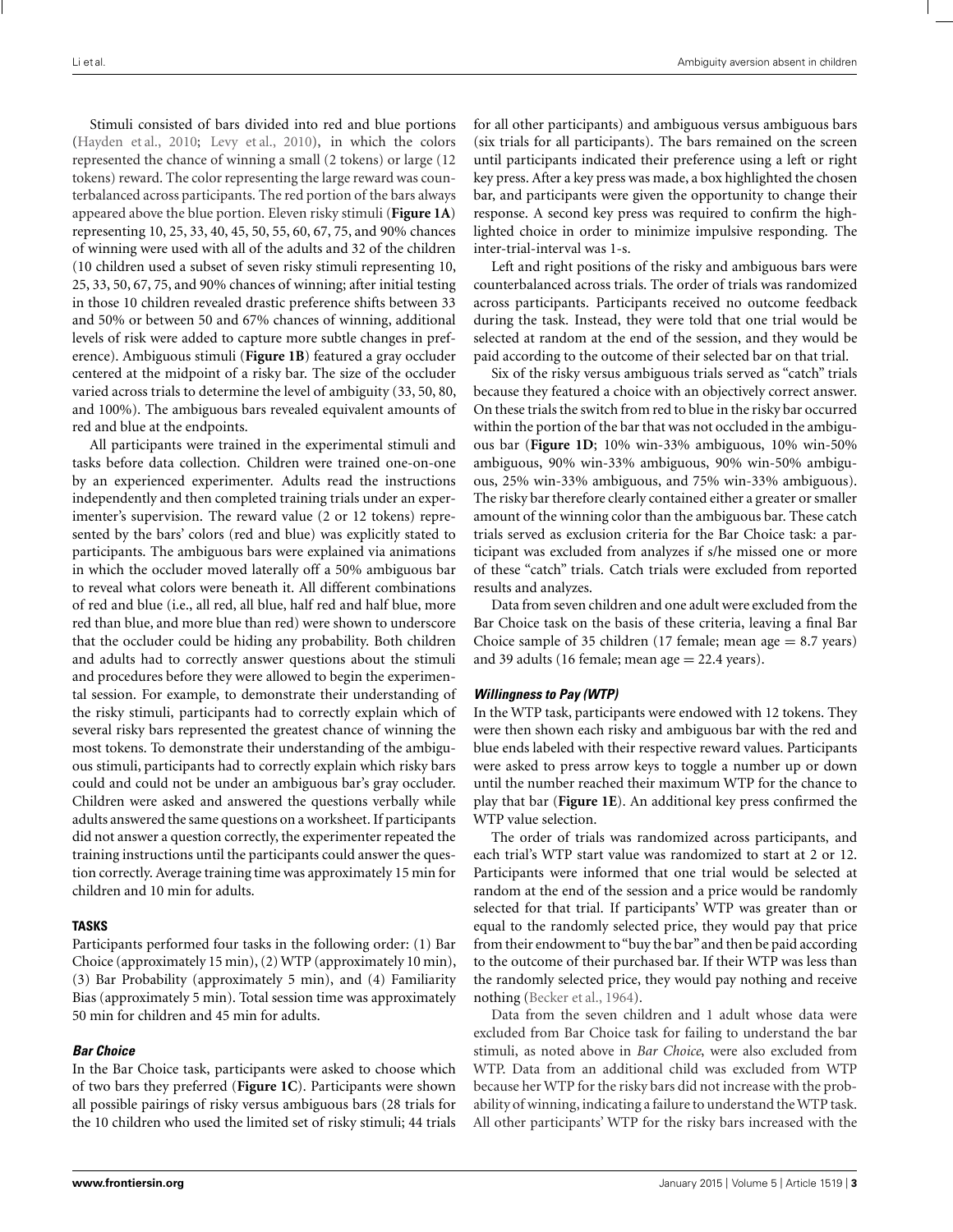<span id="page-3-0"></span>probability of winning, leaving a final WTP sample of 34 children (16 female; mean age  $= 8.7$  years) and 39 adults (16 female; mean  $age = 22.4 \text{ years}.$ 

#### *Bar Probability*

In the Bar Probability task, participants were shown each risky and ambiguous bar and were asked to predict how many times the bar would result in red and blue across 100 hypothetical trials. Children verbally gave their responses to an experimenter, while adults indicated their responses on a worksheet.

One child who struggled to produce responses on a scale of 100 trials was asked to give responses out of 10 hypothetical trials. Four children who struggled to produce responses that summed to 100 trials were permitted to indicate their response for just one color of their choosing rather than for both colors. These modifications allowed children with limited mathematical skills to perform the task while reducing frustrations.

#### *Familiarity Bias*

In order to measure familiarity bias, participants were given the chance to win additional tokens by correctly guessing the final word on a random page in either a familiar book or an unfamiliar book. Participants were asked to select one of two books for which they would be asked to solve a multiple choice question with four possible answers (**[Figure 4A](#page-5-0)**). If they guessed the correct answer (25% chance), they would win an additional five tokens. The order of presentation of the books was counterbalanced across participants. Children received verbal directions and indicated their responses verbally or by pointing, while adults received written directions and indicated their response on a worksheet.

Forty-one children completed the Familiarity Bias task (one male 8.3-year-old did not complete this task due to lack of time). For children, the familiar book was always the US edition of *Harry Potter and the Sorcerer's Stone* (HP-US) by J. K. Rowling. The unfamiliar book was either the corresponding UK edition of the same book, *Harry Potter and the Philosopher's Stone* (HP-UK), or *Hammer of Witches* (HoW) by Shana Mlawski. For the 27 children who recognized the physical HP-US book but did not recognize the physical HP-UK book, the unfamiliar book was HP-UK. These children were told that both books were the same story about Harry Potter and his first year at magic school, but one was sold in the US while the other was sold in the UK. These children were shown and read the opening of Chapter 4 in both books in order to underscore that both books featured the same text but different page numbers.

The remaining 14 children either recognized the Harry Potter character but not the physical HP-US book or recognized both the HP-US book and the HP-UK book. For these children, the unfamiliar book was HoW. None of these children recognized HoW. These children were told that HP-US was "a story about a boy who can do magic and has adventures in his first year of magic school," while HoW was "a story about a boy who can do magic and has adventures in his first time on a sailing ship."

Adults did the Familiarity Bias task with HP-US and HP-UK. Thirty-two of 40 adults indicated having read either HP-US or  $HP-UK$  (12 female; mean age  $= 22.2$  years). Their responses were coded with the edition that they had previously read serving as the familiar book. Familiarity bias data were not analyzed for the remaining eight adults who reported having read neither Harry Potter book.

# **RESULTS**

#### **BAR CHOICE**

On the risky versus ambiguous trials, we found evidence of (1) ambiguity aversion in adults but not in children and (2) significantly greater ambiguity aversion in adults than in children. Children chose the risky and ambiguous bars equally often on non-catch trials (chose risk 51.1% of the time; compared to 50% chance,  $t(34) = 0.41$ , 2-tailed  $p = 0.69$ ). Adults chose the risky gambles 59.5% of the time on non-catch trials, significantly more often than chance  $[t(38) = 5.29, 2$ -tailed  $p < 0.001$  and significantly more often than the children did  $[t(72) = 2.69, 2$ -tailed  $p = 0.01$ ; Cohen's  $d = 0.60$ ; see **Figure 2A**]. These results still held when excluding the 10 children who saw only seven levels of risk [children compared to 50% chance,  $t(24) = 0.68$ , 2-tailed  $p = 0.51$ ; children compared to adults  $t(62) = 2.11$ , 2-tailed  $p = 0.04$ ; Cohen's  $d = 0.53$ . For illustrative purposes, we also show the data from **Figure 2A** plotted by the risky bars' probability



**FIGURE 2 | Evidence of ambiguity aversion in adults but not in children and significantly greater ambiguity aversion in adults than in children across three separate measures. (A)** Frequency of choosing the risky bar on risky bar versus ambiguous bar trials in the Bar Choice task. **(B)** Frequency of

choosing the less ambiguous bar on ambiguous bar versus ambiguous bar trials in the Bar Choice task. **(C)** Difference in willingness to pay (WTP) for risky bars and ambiguous bars in the WTP task. Dotted lines indicate chance performance. \*indicates significance at  $p < 0.05$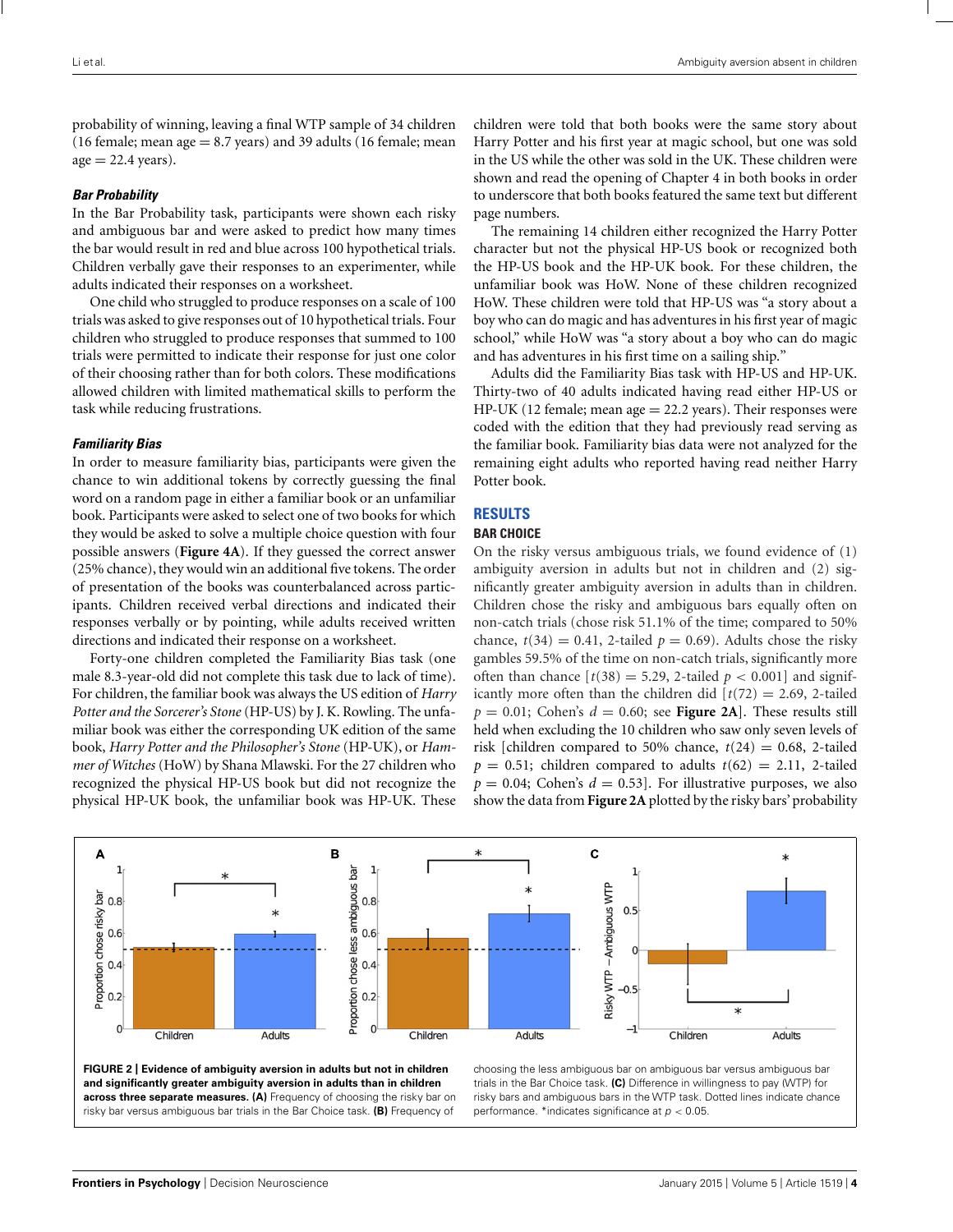of winning (**Figure 3A**) and the ambiguous bars' proportion of ambiguity (**Figure 3B**).

On the ambiguous versus ambiguous trials, we found qualitatively similar results. Children were equally likely to choose the more and less ambiguous bars [chose less ambiguous 56.67% of the time; compared to 50% chance,  $t(34) = 1.11$ , 2-tailed  $p = 0.28$ ]. Adults, in contrast, chose the less ambiguous option 72.2% of the time, significantly more often than chance  $[t(38) = 4.42, 2$ -tailed  $p < 0.001$ ] and significantly more often than the children did  $[t(72) = 2.00, 2$ -tailed  $p = 0.05$ , Cohen's  $d = 0.46$ ; see **[Figure 2B](#page-3-0)**]. For both children and adults, the likelihood of choosing risky on risky versus ambiguous trials significantly correlated with the likelihood of choosing the less ambiguous bar on ambiguous versus ambiguous trials [children:  $r(33) = 0.68$ ,  $p < 0.001$ ; adults:



bar on risky bar versus ambiguous bar trials, plotted by the ambiguous bars' proportion of ambiguity. Error bars indicate SE of the mean. Dotted lines

 $r(37) = 0.55$ ,  $p < 0.001$ ], indicating consistent attitudes towards ambiguity across two different trial types within the task.

# **WILLINGNESS TO PAY (WTP)**

On the WTP task, we again found evidence of (1) ambiguity aversion in adults but not in children and (2) significantly greater ambiguity aversion in adults than in children. Children indicated no difference in WTP for the risky bars (average WTP  $= 6.51$ ) tokens) and the ambiguous bars [average WTP  $= 6.68$  tokens; paired  $t(33) = -0.69$ , 2-tailed  $p = 0.50$ , while adults were willing to pay significantly more for the risky bars (average  $WTP = 5.53$ ) tokens) than for the ambiguous bars [average  $WTP = 4.78$  tokens; paired  $t(38) = 4.67$ , 2-tailed  $p < 0.001$ . The difference in WTP between the risky and ambiguous bars was significantly greater in adults than in children  $[t(71) = 3.15, 2$ -tailed  $p = 0.002$ ; see **[Figure 2C](#page-3-0)**].

For both children and adults, the likelihood of choosing risky on risky versus ambiguous bars in the Bar Choice task did not correlate with the difference in their WTP between the risky and ambiguous bars (all  $ps > 0.1$ ). This result is consistent with previous findings reporting shifts in preferences when comparingforced choice and WTP tasks [\(Lichtenstein and Slovic, 1971\)](#page-7-0).

#### **BAR PROBABILITY**

All participants included in the Bar Choice sample reported predicted outcomes for the risky bars that correctly scaled with the bars' actual probabilities. Children's predicted outcomes linearly fit to the bars' actual probability with an average slope of 1.06 (range 0.57–1.58), while adults' predicted outcomes fit with an average slope of 1.04 (range 0.78–1.21). These results indicate that children and adults understood the meaning of the risky bar stimuli and were fairly accurate in perceiving the bars' proportions of red and blue.

There were no significant differences in children and adults' reported predicted outcomes for the ambiguous bars: children reported that an average of 50.6% of ambiguous bar outcomes would result in their favorable color (yield a large reward), while adults reported that an average of 51.1% of ambiguous bar outcomes would result in their favorable color  $[t(72) = -0.31]$ , 2-tailed  $p = 0.76$ . Neither group's predicted outcomes for the ambiguous bars significantly differed from a 50% chance of resulting in the favorable color [children:  $t(34) = 0.64$ , 2-tailed  $p = 0.53$ ; adults:  $t(38) = 0.88$ , 2-tailed  $p = 0.38$ ]. Though both children and adults explicitly reported a rational 50–50 estimation of the ambiguous bars' probabilities in the Bar Probability task, only children also exhibited a rational interpretation of the ambiguous bars on the Bar Choice and WTP tasks. The discrepancy between adults' explicitly reported values on the Bar Probability task and their preferences as determined in the Bar Choice and WTP tasks was consistent with past studies finding a disconnect between true probabilities and individuals' revealed probability weights [\(Tversky and Kahneman](#page-7-0), [1992](#page-7-0)).

#### **FAMILIARITY BIAS**

Children exhibited a significant familiarity bias: 75.6% of the children preferred to bet on the familiar book, a proportion significantly greater than chance (2-tailed  $p = 0.002$ ; **[Figure 4B](#page-5-0)**). This

indicate linear regression fits.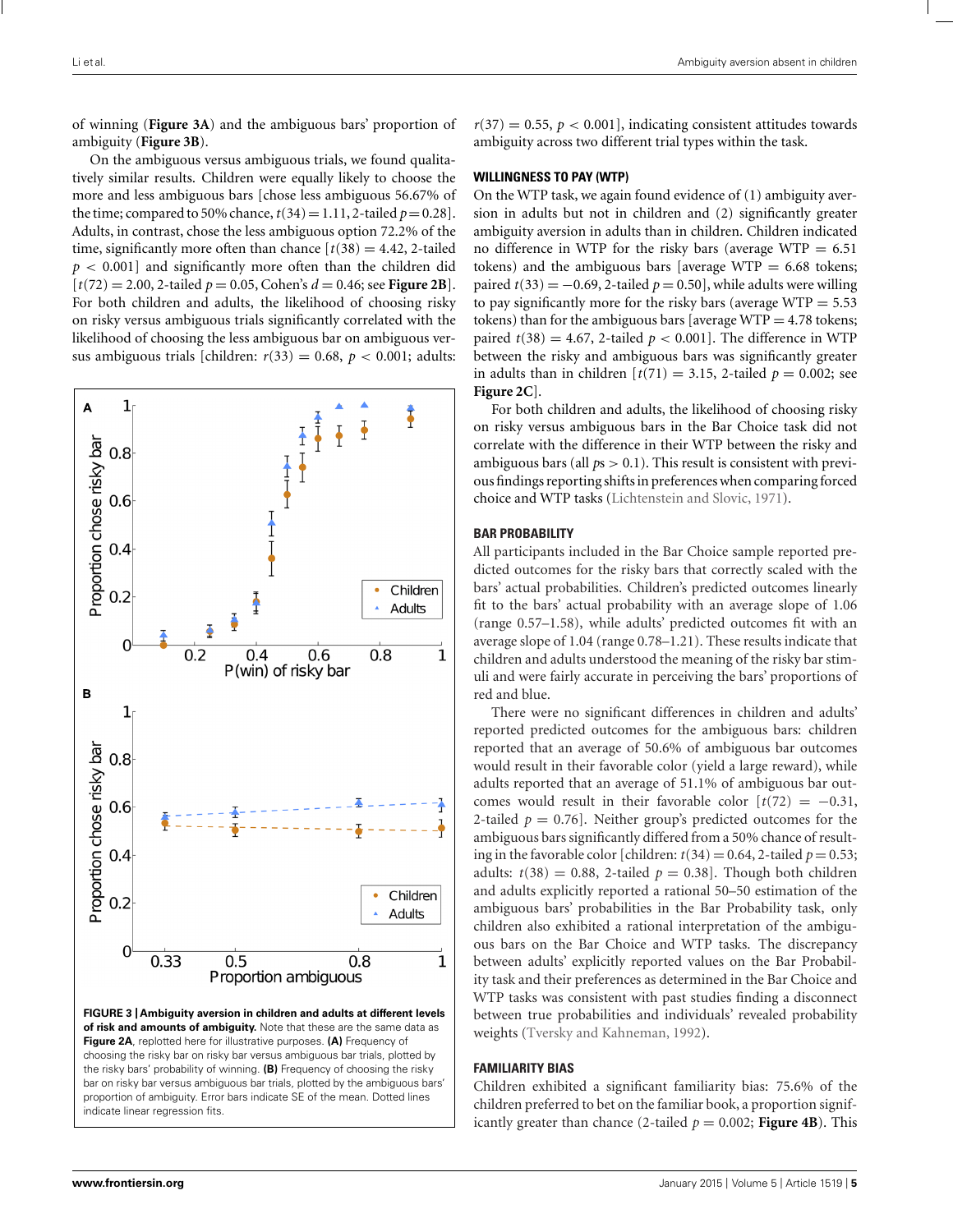<span id="page-5-0"></span>

**bias in children. (A)** Participants were asked to guess the final word on a random page of a book. Physical copies of a familiar and unfamiliar book were shown, along with a page number and four possible final words for that page. Participants first indicated if they wanted to guess for the familiar book or the

unfamiliar book, then indicated their guess from the four possible final words. Correct guesses (e.g., STUFF for the familiar book and COINS for the unfamiliar book) were rewarded with five additional tokens. **(B)** Percentage of participants that chose to guess for the familiar book. Dotted line indicates chance performance. \*indicates significance at  $p < 0.05$ ; +indicates  $p = 0.11$ .

result remained significant when restricted to the 14 children who used HoW as the unfamiliar book (85.7% chose familiar, 2-tailed  $p = 0.01$ ) and was marginally significant when restricted to the 27 children who used HP-UK as the unfamiliar book (70.4%, 2-tailed  $p = 0.05$ ). This result also remained significant when restricted to the 34 children who both did the Familiarity Bias task and were included in the final Bar Choice sample (70.6%, 2-tailed  $p = 0.02$ ).

Adults exhibited a marginally significant familiarity bias: 65.6% of the adults preferred to bet on the book that they reported having previously read (2-tailed  $p = 0.11$ ; **Figure 4B**). While this is a weaker familiarity bias than what we observed in children, we note that our adult participants, all of whom lived in the US at the time of the experiment, may have recognized the physical HP-US book even if they did not report having read it. When adult analyzes were restricted to the 23 adults who reported having read HP-US, those adults exhibited a significant familiarity bias (78.3%, 2-tailed  $p = 0.01$ ).

# **DISCUSSION**

Our results demonstrate that children (8–9 years old) and young adults (19–27 years old) hold significantly different attitudes towards ambiguity when making decisions about rewards. This conclusion held across two tasks and three measures. To the best of our knowledge, our study is the first to describe ambiguity preferences in pre-adolescent children.

Our study design allowed us to reject the alternative explanation that children and adults performed differently because children did not comprehend the bar stimuli. All children included in the final sample passed the same rigorous comprehension checks as the adults: (1) correctly answering comprehension questions about the risky and ambiguous bars in training, (2) correctly selecting the favorable bar on all catch trials in the Bar Choice task, and (3) reporting predicted outcomes for the risky bars that correctly scaled with the bars' probabilities. Additionally, children, like adults, exhibited correlated ambiguity preferences during the Bar Choice task across the two different trial types (risky versus ambiguous; ambiguous versus ambiguous), demonstrating consistent attitudes towards the ambiguous bars. We also note that previous research has successfully used similar stimuli to represent probabilistic gambles with children as young as 4 and 5 years of age [\(Schlottmann and Anderson, 1994](#page-7-0); [Schlottmann,](#page-7-0) [2001](#page-7-0)).

We cannot, however, rule out that children were simply ignoring the occluders on the ambiguous bars and making their decisions based solely on the visibly equal amounts of red and blue on the ambiguous bars. In fact, such an approach to the ambiguous bars would represent a mathematically rational strategy that follows expected utility theory: if the midpoint-centered occluders could be covering all possible proportions of red and blue, then the average expected proportion would be a 50–50 split. Thus, simply ignoring the ambiguous occluders on the risky versus ambiguous Bar Choice trials would be a strategic, economically rational choice that does not necessarily indicate a lack of understanding of the ambiguous bars. Future studies could use ambiguous stimuli featuring visibly uneven amounts of red and blue (Peysakhovich and Karmarkar, submitted) to investigate how children use known information when assessing ambiguity.

Our study design also allowed us to probe the role of familiarity bias in causing ambiguity aversion. As adult ambiguity aversion has been theorized to result from a preference to bet on what feels more familiar [\(Heath and Tversky](#page-6-0), [1991;](#page-6-0) [Fox and Tversky,](#page-6-0) [1995](#page-6-0); [Fox and Weber](#page-6-0), [2002](#page-6-0)), a natural explanation for children's lack of ambiguity aversion could be that they are less sensitive to familiarity. Our results argue against that alternative explanation: we found that a significant familiarity bias was present in children, even though ambiguity aversion was absent. Additional studies are needed to determine if other proposed mechanisms of ambiguity aversion in adults (see [Camerer and Weber](#page-6-0), [1992](#page-6-0) for review) are also present in children in order to determine why ambiguity aversion is absent in children. For example, a lack of ambiguity aversion can be interpreted as a sign of optimism or lack of suspicion towards the motives of the experimenter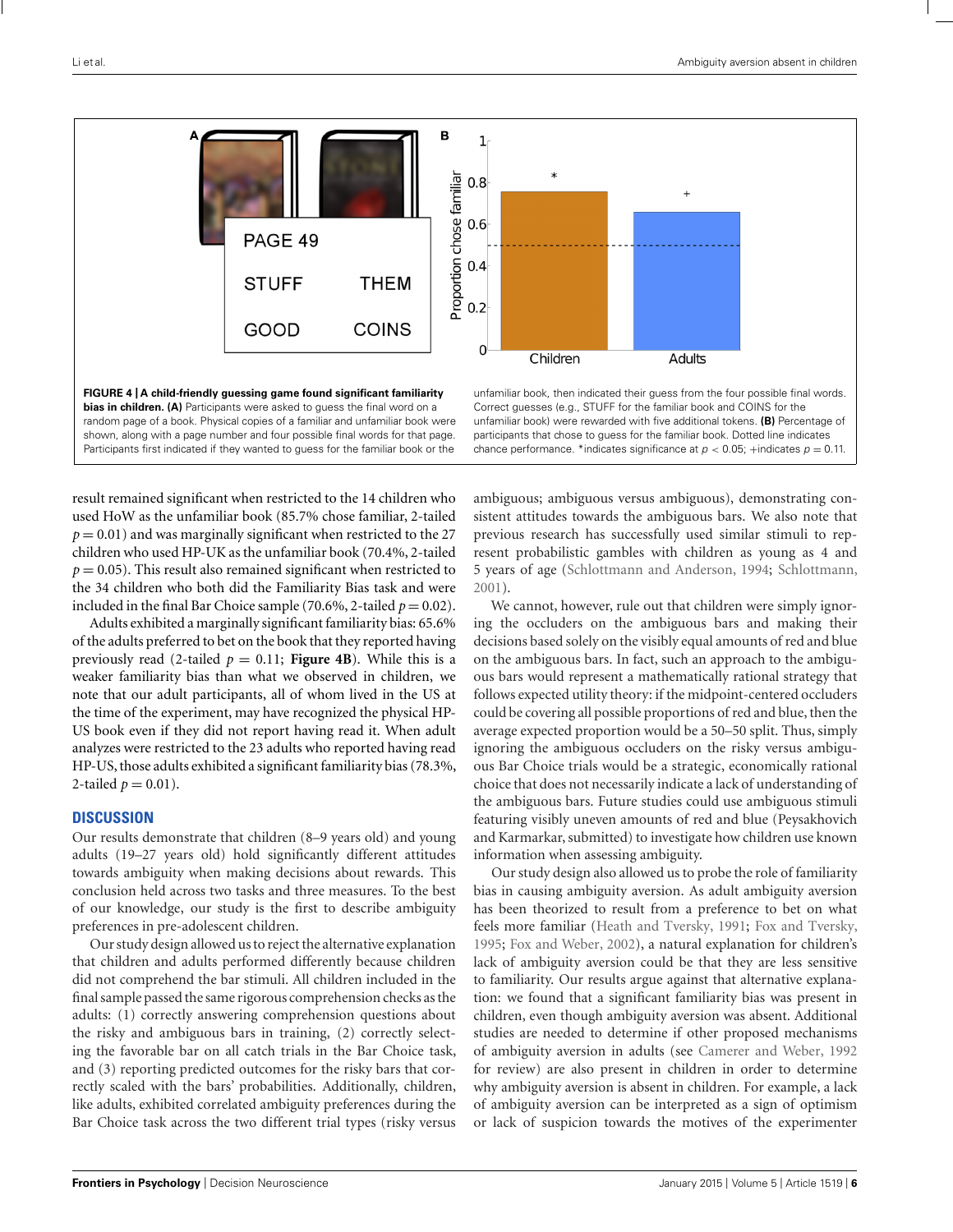<span id="page-6-0"></span>(Kuhberger and Perner, 2003), and the emergence of ambiguity aversion from childhood to adulthood may reflect an increase in pessimism or suspicion towards others that comes with life experiences. Future studies could manipulate experimenter trustworthiness (Kidd et al., 2012) in order to determine if and how children's expectations of the experimenter interact with their attitudes towards ambiguity.

Our results are consistent with a previous study in which 12 to 17-year-old adolescents exhibited less ambiguity aversion compared to 30- to 50-year-old adults [\(Tymula et al., 2012\)](#page-7-0). We cannot make direct comparisons between the preferences of our child sample and the adolescent sample of [Tymula et al.](#page-7-0) [\(2012\)](#page-7-0) because we used different tasks to measure ambiguity aversion. We note, however, that the adolescent sample of [Tymula et al.](#page-7-0) [\(2012](#page-7-0)) exhibited a significant increase in ambiguity aversion as the level of ambiguity increased, while our children were indifferent to ambiguity level on the Bar Choice trials. Thus, ambiguity aversion may increase linearly with age across development, though additional studies directly comparing children, adolescents, and adults are needed to determine if this is the case. Finally, we note that our findings are restricted to decisions involving potential gains. As adolescents and adults have been found to be similarly ambiguity neutral in the loss domain [\(Tymula et al., 2013](#page-7-0)), future studies should compare children's ambiguity preferences for losses to those of adults.

Our findings that children are surprisingly tolerant of ambiguity have important public health implications, as ambiguous decisions are analogous to most real-world decisions, in which outcome probabilities are not precisely known. In fact, ambiguity tolerance, but not risk tolerance, in adolescents was found to pred[ict](#page-7-0) [their](#page-7-0) [engagement](#page-7-0) [in](#page-7-0) [real-world](#page-7-0) [reckless](#page-7-0) [behavior](#page-7-0) [\(](#page-7-0)Tymula et al., [2012\)](#page-7-0). Many interventions targeted towards reducing realworld reckless behavior focus on adolescents because that age group is especially vulnerable to preventable morbidity and mortality that results from poor decision-making (Keeney and Palley, 2013). Our findings point to a developmental trajectory for ambiguity tolerance that emerges prior to adolescence, in childhood. Consequently, policies aiming to reduce reckless behavior in adolescents should consider addressing the behaviors and attitudes of children, before they grow into adolescents.

#### **CONCLUSION**

Across three distinct measures in two different tasks, ambiguity aversion was absent in 8- and 9-year-old children but present in adults. When comparing risky gambles to ambiguous gambles, children were equally likely to choose risk or ambiguity while adults preferred risk over ambiguity. When comparing two gambles of varying levels of ambiguity, children were equally likely to choose the more or less ambiguous gamble while adults preferred the less ambiguous gamble. When assigning value to risky and ambiguous gambles, children priced them equally while adults were willing to pay more for risky gambles. We also found that children's lack of ambiguity aversion was likely not driven by an indifference to familiarity, for children did exhibit a bias to bet on the familiar. Taken together, our results suggest that ambiguity aversion emerges from childhood to adulthood and is not caused by a bias toward familiarity.

## **ACKNOWLEDGMENTS**

The authors would like to thank Vanessa Bermudez, Georgia Campbell, and Celia Litovsky for assistance in running and recruiting participants. This study was supported in part by a McDonnell Foundation Grant to Elizabeth M. Brannon. Rosa Li is supported by a National Science Foundation Graduate Research Fellowship.

#### **REFERENCES**

- Bach, D. R., Seymour, B., and Dolan, R. J. (2009). Neural activity associated with the passive prediction of ambiguity and risk for aversive events. *J. Neurosci.* 29, 1648–1656. doi: 10.1523/JNEUROSCI.4578-08.2009
- Becker, G. M., Degroot, M. H., and Marschak, J. (1964). Measuring utility by a single-response sequential method. *Behav. Sci.* 9, 226–232. doi: 10.1002/bs.38300 90304
- Camerer, C. F., and Weber, M. (1992). Recent developments in modeling preferences: uncertainty and ambiguity. *J. Risk Uncertain.* 5, 325–370. doi: 10.1007/BF00122575
- Common Core State Standards Initiative [CCSSI]. (2014). Available at: <http://www.corestandards.org/Math/Content/3/introduction/> [accessed October 31, 2014].
- Eisenberger, R., and Weber, M. (1995). Willingness-to-pay and willingness-toaccept for risky and ambiguous lotteries. *J. Risk Uncertain.* 10, 223–233. doi: 10.1007/BF01207552
- Ellsberg, D. (1961). Risk, ambiguity, and the savage axioms. *Q. J. Econ.* 75, 643. doi: 10.2307/1884324
- Eshel, N., Nelson, E. E., Blair, R. J., Pine, D. S., and Ernst,M. (2007). Neural substrates of choice selection in adults and adolescents: development of the ventrolateral prefrontal and anterior cingulate cortices. *Neuropsychologia* 45, 1270–1279. doi: 10.1016/j.neuropsychologia.2006.10.004
- Falk, R., Yudilevich-Assouline, P., and Elstein, A. (2012). Children's concept of probability as inferred from their binary choices—revisited. *Educ. Stud. Math*. 81, 207–233. doi: 10.1007/s10649-012-9402-1
- Fox, C. R., and Tversky, A. (1995). Ambiguity aversion and comparative ignorance. *Q. J. Econ.* 110, 585–603. doi: 10.2307/2946693
- Fox, C. R., and Weber, M. (2002). Ambiguity aversion, comparative ignorance, and decision context. *Organ. Behav. Hum. Decis. Process.* 88, 476–498. doi: 10.1006/obhd.2001.2990
- Geier, C. F., and Luna, B. (2012). Developmental effects of incentives on response inhibition. *Child Dev.* 83, 1262–1274. doi: 10.1111/j.1467-8624.2012.01771.x
- Harbaugh, W. T., Krause, K., and Vesterlund, L. (2002). Risk attitudes of children and adults: choices over small and large probability gains and losses. *Exp. Econ.* 5, 53–84. doi: 10.1023/A:1016316725855
- Hayden, B. Y., Heilbronner, S. R., and Platt, M. L. (2010). Ambiguity aversion in rhesus macaques. *Front. Neurosci.* 4:166. doi: 10.3389/fnins.2010.00166
- Heath, C., and Tversky, A. (1991). Preference and belief: ambiguity and competence in choice under uncertainty. *J. Risk Uncertain.* 28, 5–28. doi: 10.1007/BF00057884
- Hogarth, R. M., and Einhorn, H. J. (1990). Venture theory: a model of decision weights. *Manage. Sci.* 36, 780–803. doi: 10.1287/mnsc.36.7.780
- Hsu, M., Bhatt, M. A., Adolphs, R., Tranel, D., and Camerer, C. F. (2005). Neural systems responding to degrees of uncertainty in human decision-making. *Science* 310, 1680–1683. doi: 10.1126/science.1115327
- Huettel, S. A., Stowe, C. J., Gordon, E. M., Warner, B. T., and Platt, M. L. (2006). Neural signatures of economic preferences for risk and ambiguity. *Neuron* 49, 765–775. doi: 10.1016/j.neuron.2006.01.024
- Keeney, R. L., and Palley, A. B. (2013). Decision strategies to reduce teenage and young adult deaths in the United States. *Risk Anal.* 33, 1661–1676. doi: 10.1111/risa.12016
- Kidd, C., Palmeri, H., and Aslin, R. N. (2012). Rational snacking: young children's decision-making on the marshmallow task is moderated by beliefs about environmental reliability. *Cognition* 126, 109–114. doi: 10.1016/j.cognition.2012. 08.004
- Knight, F. H. (1921). *Risk, Uncertainty and Profit*. New York, NY: Houghton Mifflin.
- Krain, A. L., Hefton, S., Pine, D. S., Ernst, M., Castellanos, F. X., Klein, R. G., et al. (2006). An fMRI examination of developmental differences in the neural correlates of uncertainty and decision-making. *J. Child Psychol. Psychiatry* 47, 1023–1030. doi: 10.1111/j.1469-7610.2006.01677.x
- Kuhberger, A., and Perner, J. (2003). The role of competition and knowledge in the Ellsberg task. *J. Behav. Decis. Mak.* 16, 181–191. doi: 10.1002/bdm.441